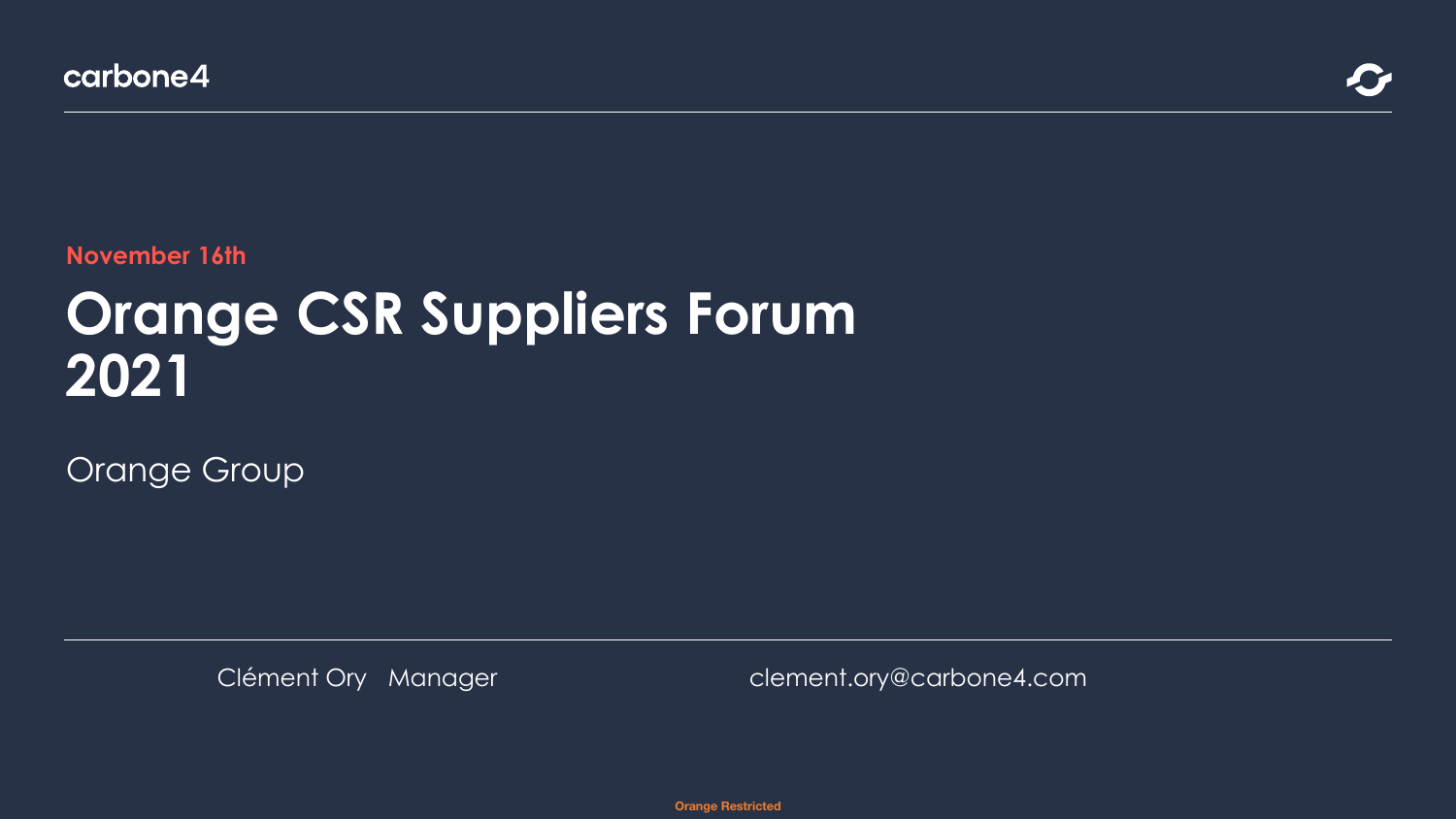# **About us**

- Carbone 4 supports **the world's transformation towards decarbonization and adaptation** to climate change.
- Acting as a link between scientific excellence and the economic world, we help our clients understand the challenges of our changing world with clarity and enthusiasm.

# **Our mission**

- To guide and help implement **strategies that ensure sustainability and resilience** in an emerging world shaped by climate change and limited resources.
- To empower stakeholders **to transform themselves by integrating the energy-climate factor** and tackle climate challenge.

# **Our added value**

- Cutting-edge expertise on climate strategy
	- Climate data solutions for the economic and financial world
	- Development of methodological tools and innovations
- 
- Production of reference publications and analyses
- Support in operational and human change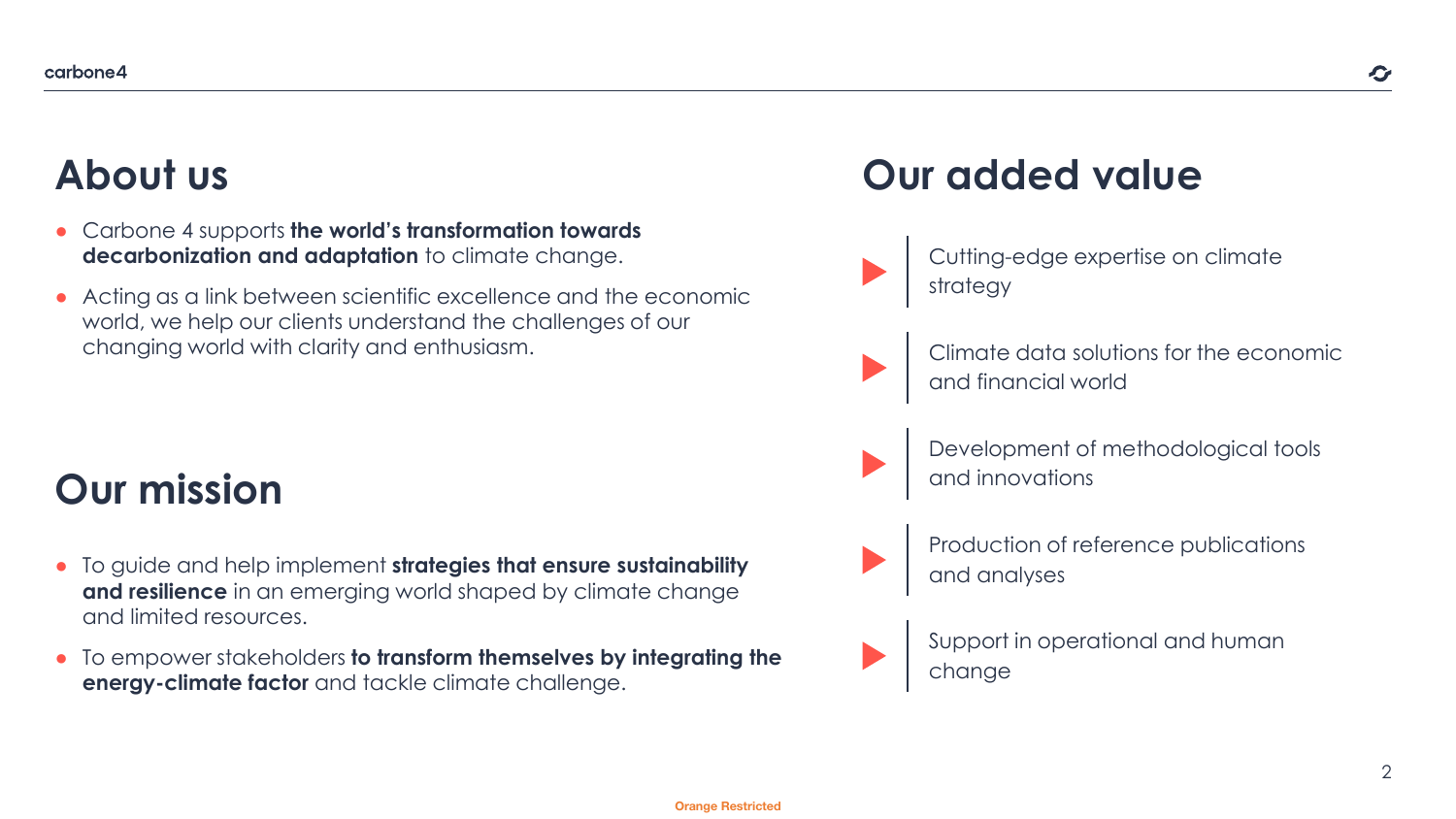### **A quick reminder of what is carbon footprint for corporate companies**



- **Tackling climate change with Orange suppliers means measuring and reducing emissions on several sides:**
	- **The manufacturing of all equipment, counted for Orange as purchases** *(e.g.: smartphones)* **or capital goods** *(e.g.: network equipment)*
	- **The transport of all equipment** from suppliers warehouses to Orange sites
	- **The energy consumption of all equipment** in Orange buildings and networks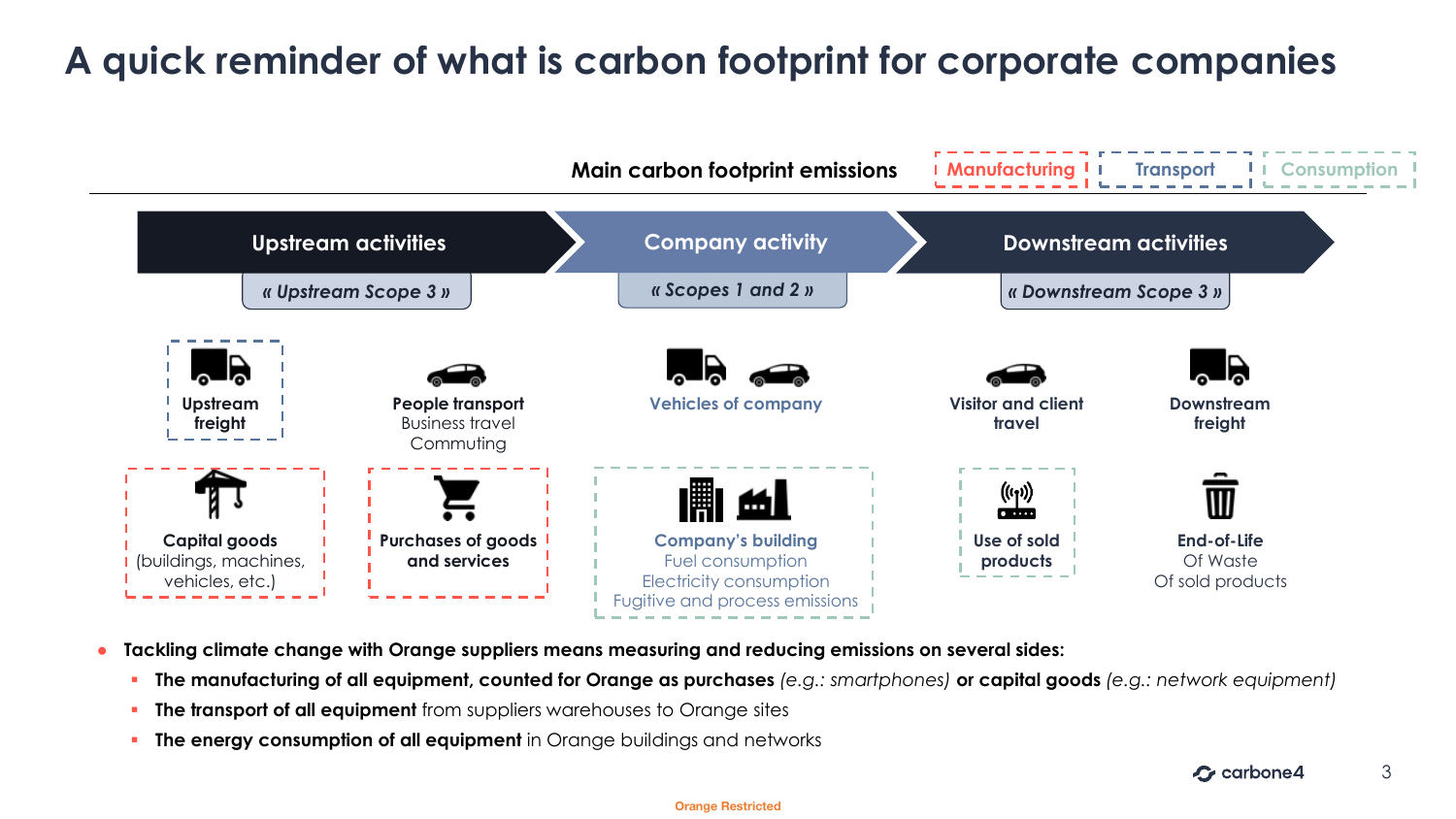#### **Disclosing its carbon impact is now widespread and companies, regardless of the sector, are now focusing on engagement & action**



- Within the frame of CDP questionnaire which gathers around 8 000 international companies, a large part now measures its carbon footprint and uses it in the contracting process.
- **The current trend is to go beyond carbon disclosure and to show progress and performance in matters of GHG emissions.**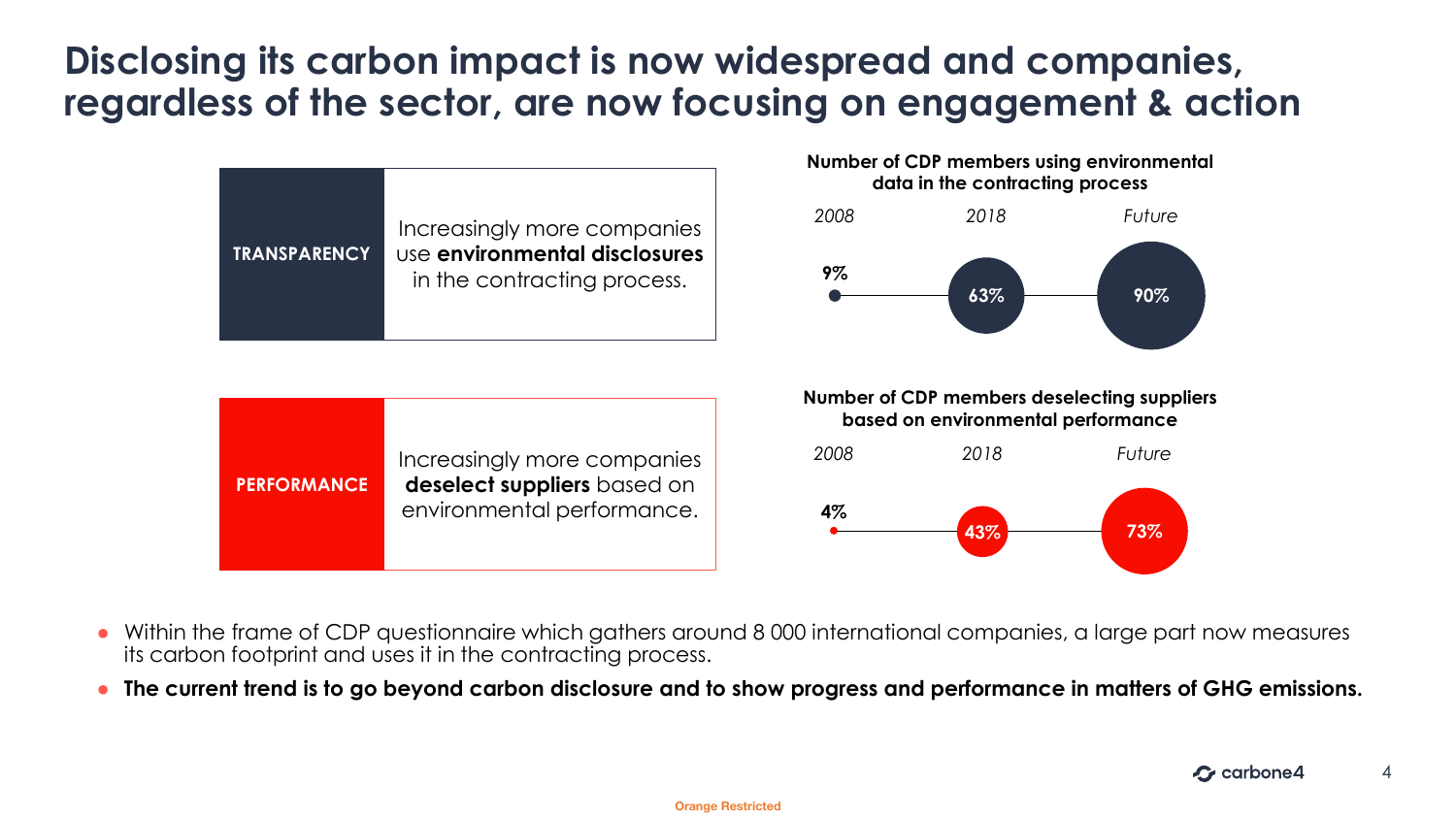#### **Overview of the carbon footprint for Orange**



- **For telecom operators, a large part of emissions come from scope 3** (equivalent to the supply chain).
- **For Orange France, three-quarter of carbon footprint results from the manufacture of equipment** (i.e.: customer and network equipment) **or delivery of services** (i.e.: network construction & maintenance, non-material services such as media, etc.).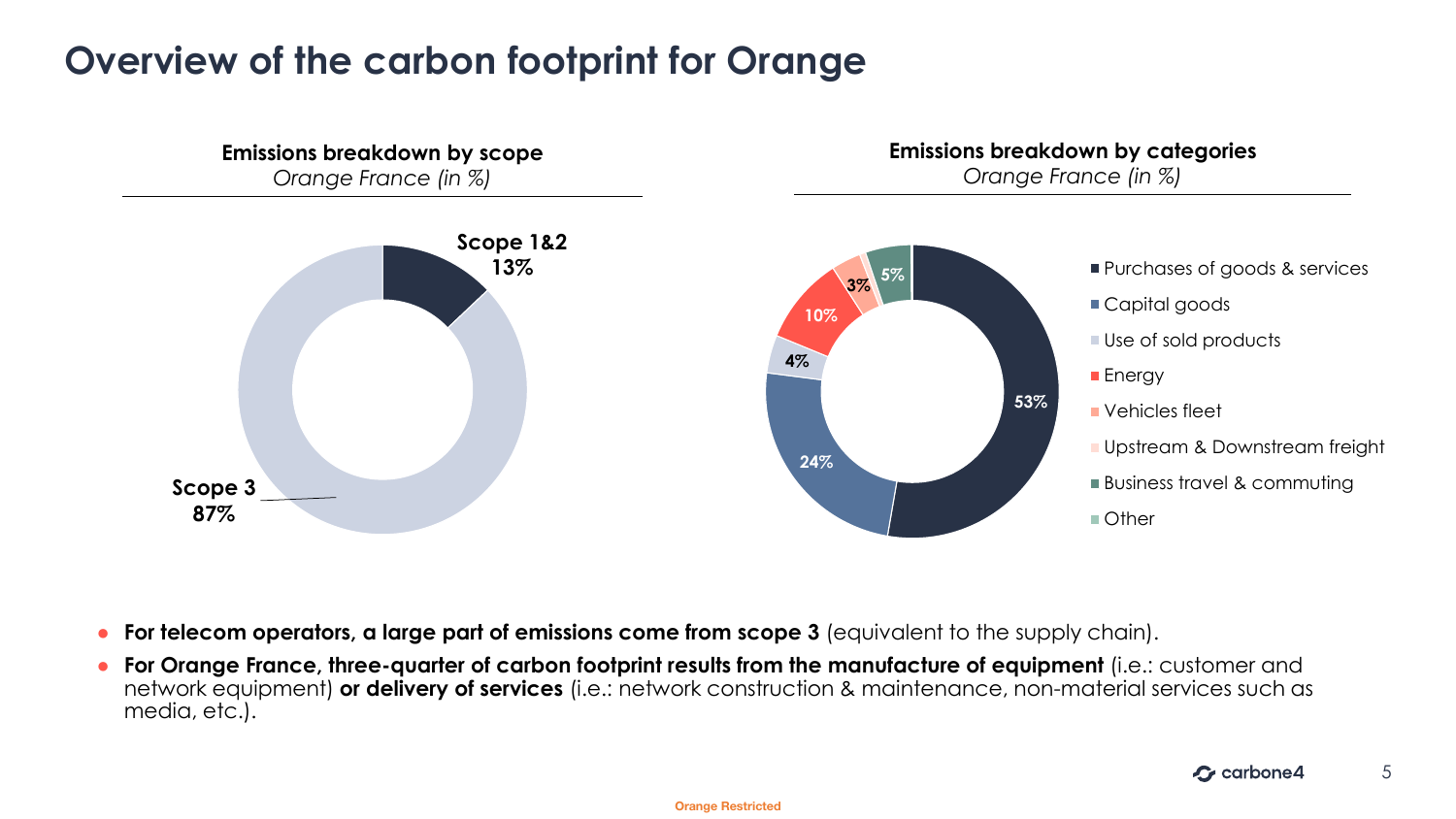#### **Behind global results, Orange & Carbone 4 calculated emissions for each category and subcategory of purchases**



- With this example focused on the purchase of customer products, **it is noticeable that CPE purchases (Livebox, STB) account for half of volumes but only 1/3 of total emissions.**
- This is explained by the fact that refurbished Livebox and STB have a smaller carbon impact compared to any other equipment, and in particular smartphones.

6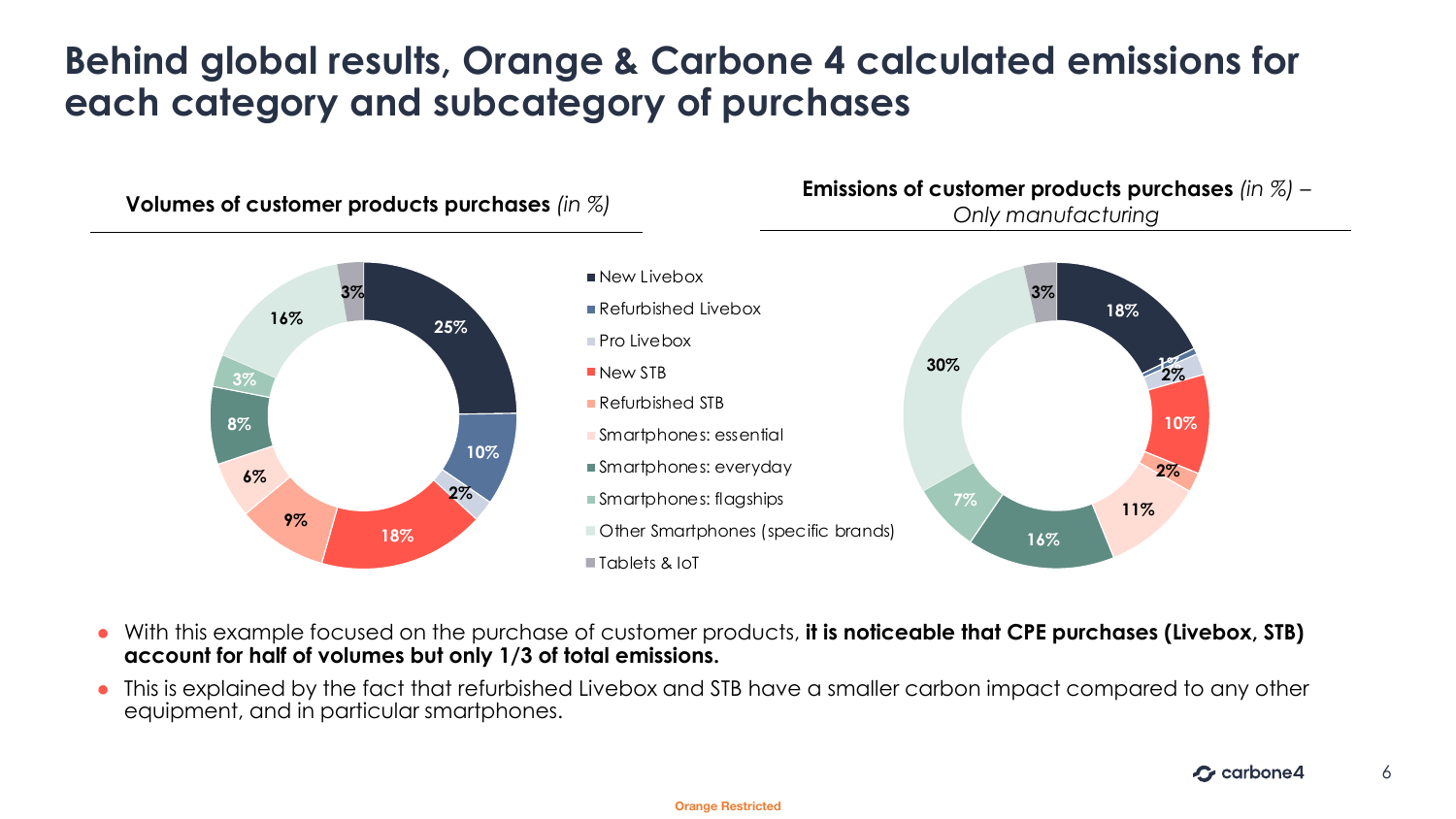#### **Measuring a more accurate carbon footprint of Orange Suppliers**

**Why measuring a more accurate carbon footprint?**

- **Carbon footprint is historically measured with average emissions factors** extracted from official databases (e.g. : ADEME, EcoInvent).
- If this approach is suitable to understand which emissions sources are significant**, it is essential to go further now Orange set emissions reduction targets on scope 3 and to measure the real carbon performance of its suppliers.**

**What does it mean for Orange Suppliers?**

- **Provide as much as possible physical-based data with information on product's characteristics** (e.g. : its weight, main type of materials, its average energy consumption etc.).
- Provide emissions factors or life-cycle analysis if relevant and possible.

7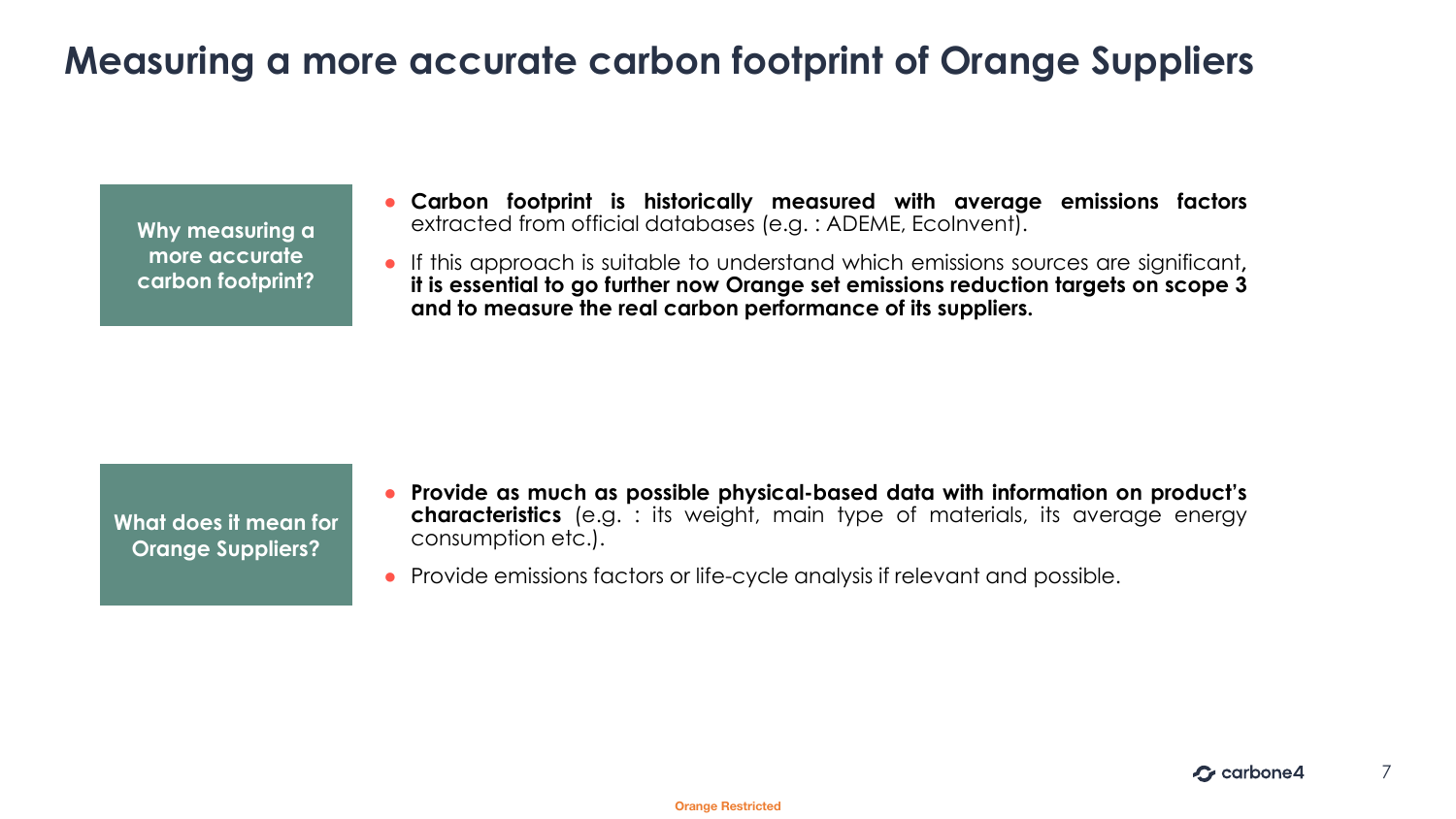#### **An example of this program with the case of servers purchases**